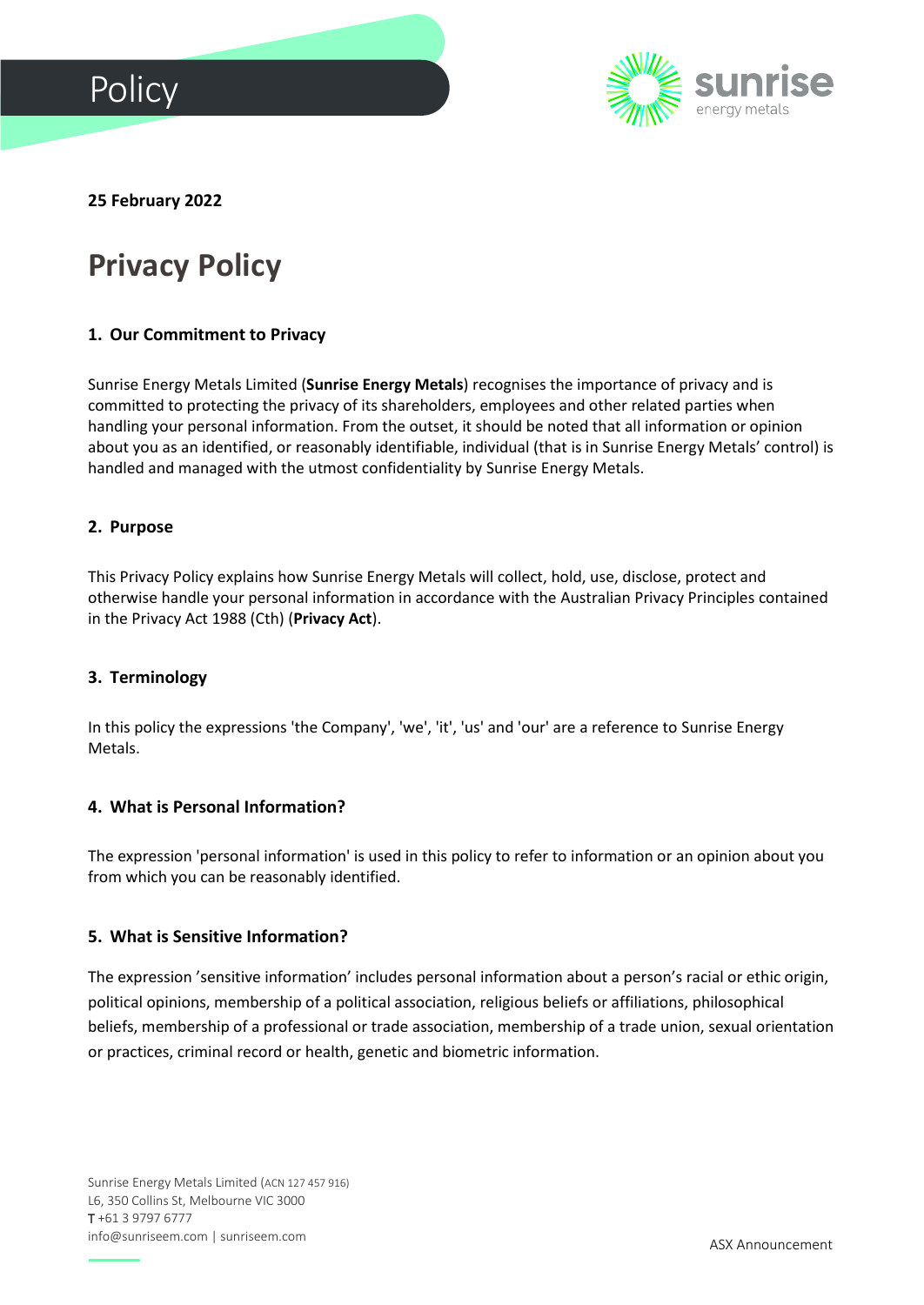## **6. Why we collect Personal Information?**

The Company only collects personal information primarily so that it can administer your investment in the Company, carry out its business and comply with its legal obligations (**Primary Purpose**). Examples include providing and managing the services you request and the distribution of company information and reports. If the Company does not collect your personal information, it may not be able to provide you with the services and products of your choice.

### **7. What kinds of Personal Information do we collect?**

The types of personal information which we may collect and hold include, without limitation:

- (a) your name;
- (b) address and other contact details;
- (c) date of birth;
- (d) passwords;
- (e) tax file number (TFN);
- (f) banking details and credit card information; and
- (g) Billing, credit and payment details.

Generally, the Company will not collect sensitive information about you. If the Company needs sensitive information, it will seek your consent when it collects this information and comply with the Australian Privacy Principles contained in the Privacy Act 1988 (Cth).

### **8. How we collect Personal Information?**

#### *Collecting information from you*

How the Company collects your personal information will largely depend on whose information it is collecting. If it is reasonable and practicable to do so, the Company will collect personal information directly from you.

Depending on how you choose to interact with the Company, the Company may collect your personal information when you contact the Company or its service providers by telephone, by email, through the Company's website or when you complete a form or document and provide it to the Company.

### *Collecting information from third parties*

The Company may also collect information about you from other people (eg. a third-party administrator) or independent sources. For example, the Company may collect personal information about you from its services providers, including the Company's share registry. However, the Company will only do so where it is not reasonable and practicable to collect the information from you directly. Where the Company has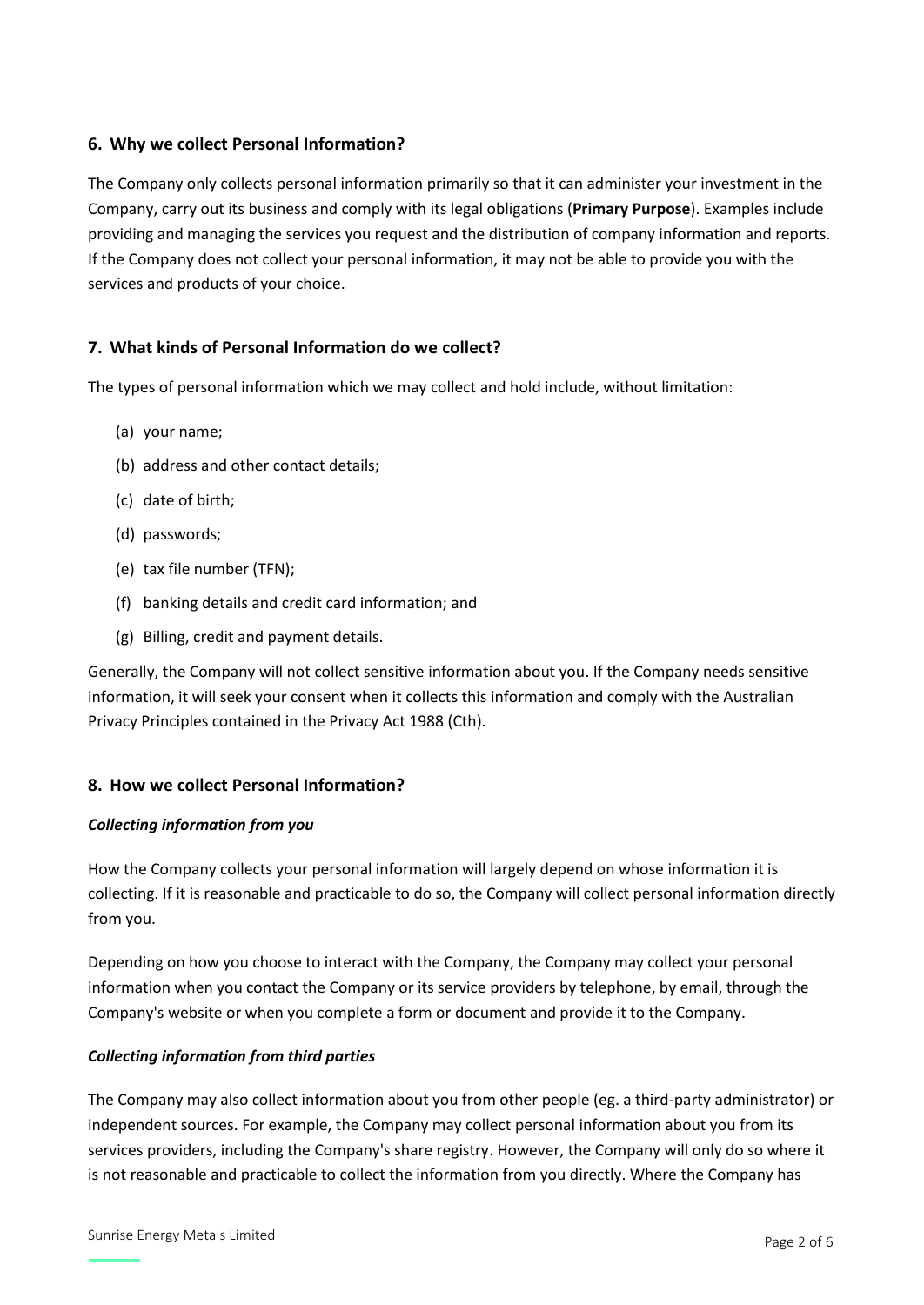collected your information from a third party, such personal information will be held, used and disclosed by the Company in accordance with this Privacy Policy.

When you provide the Company with personal information you consent to the use, disclosure and handling of your personal information in accordance with this Privacy Policy and any subsequent amendments.

#### *Collecting information from visits to the Company's website*

The Company may collect information based on how you use its website including through 'cookies', web beacons and other similar technologies. Cookies are small text files that websites or apps may place on your computer or device to collect non identified/anonymous information about the users of its website such as the number of visitors, the number of pages viewed and the internet advertisements which bring visitors to the website.

The Company uses cookies to provide you with a more consistent experience across our services and reserves the right to ask advertisers or other partners to serve ads or services to your devices, which may use cookies or similar technologies placed by us or the third party. This information is collected to analyse and improve the Company's website, its marketing campaigns and to record statistics on web traffic.

No attempt is made by the Company to use this information to personally identify you. We record a variety of information from interactions with our online services including IP address, locations data (where available and not disabled by the user), dates, times, and other user activity. In most cases we will not be able to reasonably identify an individual from the information collected. However, if cookie information is linked with personal information we hold about you as set out above, this cookie information becomes personal information and will be treated in the same manner as the personal information to which it has been linked.

You can remove or reject cookies by adjusting the settings on your web browser.

### *Unsolicited information*

If the Company receives personal information that it has not requested, or it determines that the personal information received is not reasonably necessary to provide its services, the Company will take reasonable steps to de-identify or destroy that personal information.

### **9. How we hold your Personal Information?**

The security of your personal information is of paramount importance to the Company and it takes reasonable steps to protect the personal information it holds about you from misuse, loss, unauthorised access, modification or disclosure. The Company has a number of safeguards in place to protect the personal information we hold, including password protected databases, staff training and system firewalls. The Company maintains password security and restricted access to all electronic documents containing personal information and stores hard copy documents in secured locations.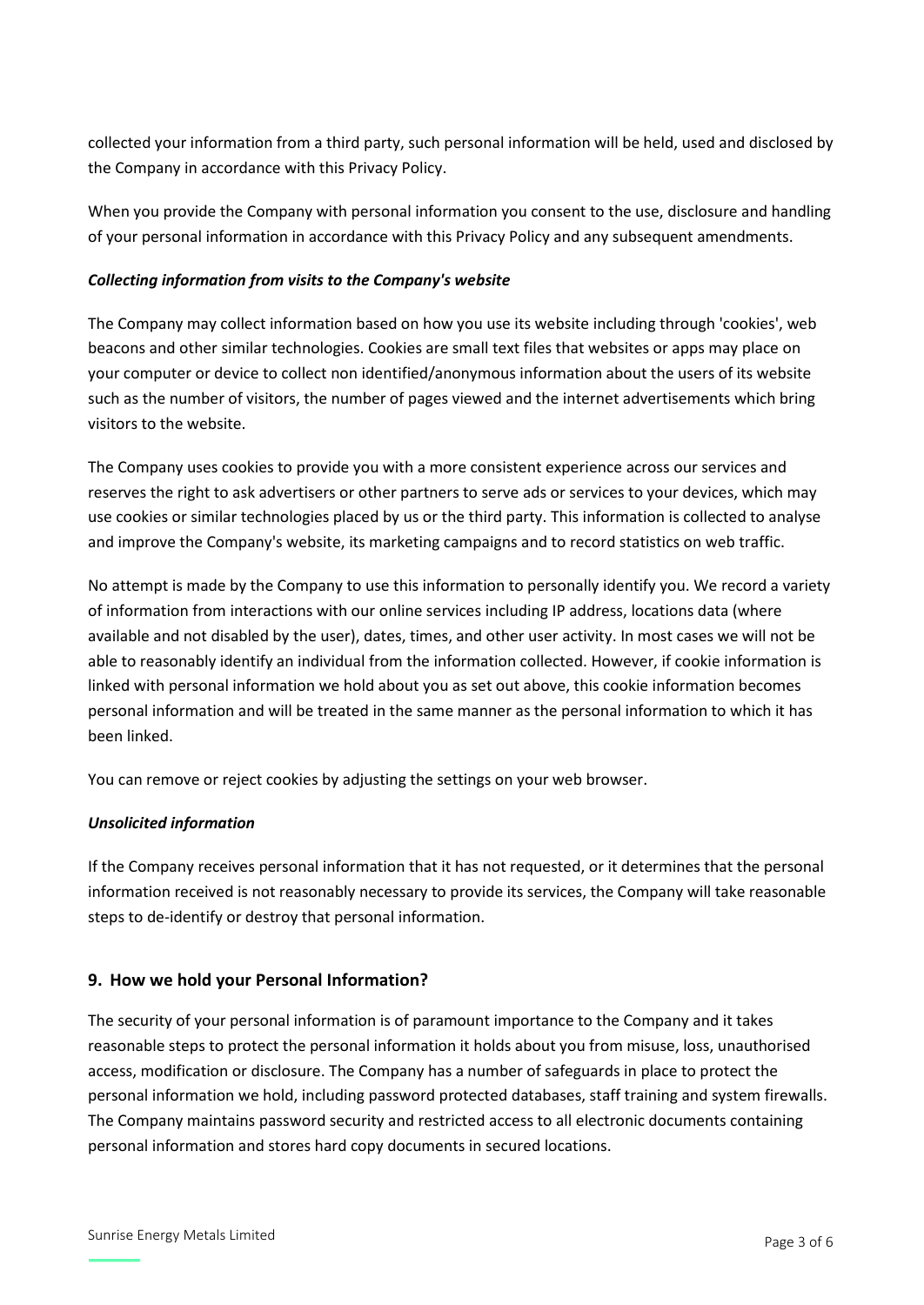The Company will take reasonable steps to destroy or permanently de-identify personal information if it is no longer needed for the purpose for which the information was used or disclosed.

## **10. How do we use your Personal Information?**

The Company will not use or disclose personal information that we collect for any purpose other than the Primary Purpose unless:

- (a) such use is related to the Primary Purpose and you would reasonably expect us to use or disclose the information for that other purpose;
- (b) in the case of direct marketing not related to our activities we have obtained your prior consent (unless it is not reasonably practicable to seek your consent and we otherwise comply with the requirements of the Privacy Act); or,
- (c) the use or disclosure is otherwise permitted under the Privacy Act or required to comply with any relevant laws, regulations, codes or practice and court orders.

As a general rule, we do not engage in direct marketing activities. To the extent that we do engage in direct marketing in the future, however, you may at any time request us not to provide you with any further direct marketing communications by contacting us via the details set out below.

By using our website you will be deemed to consent to us using your personal information collected by our website for the following purposes:

- (a) notifying you about any changes to the information which currently exists on the website;
- (b) notifying you in the future about new information relevant to our services; and,
- (c) monitoring your use of our website.

## **11. How is Personal Information disclosed to Others?**

The Company does not sell, rent or trade personal information to, or with, third parties.

The Company's website may contain links to other websites. The Company does not share your personal information with those websites and it is not responsible for their privacy practices.

In some circumstances your personal information may be disclosed to service providers that perform a range of services on behalf of the Company including:

- (a) mailing houses and printing companies;
- (b) auditors and solicitors;
- (c) share registry service providers;
- (d) information technology vendors; and
- (e) other consultants.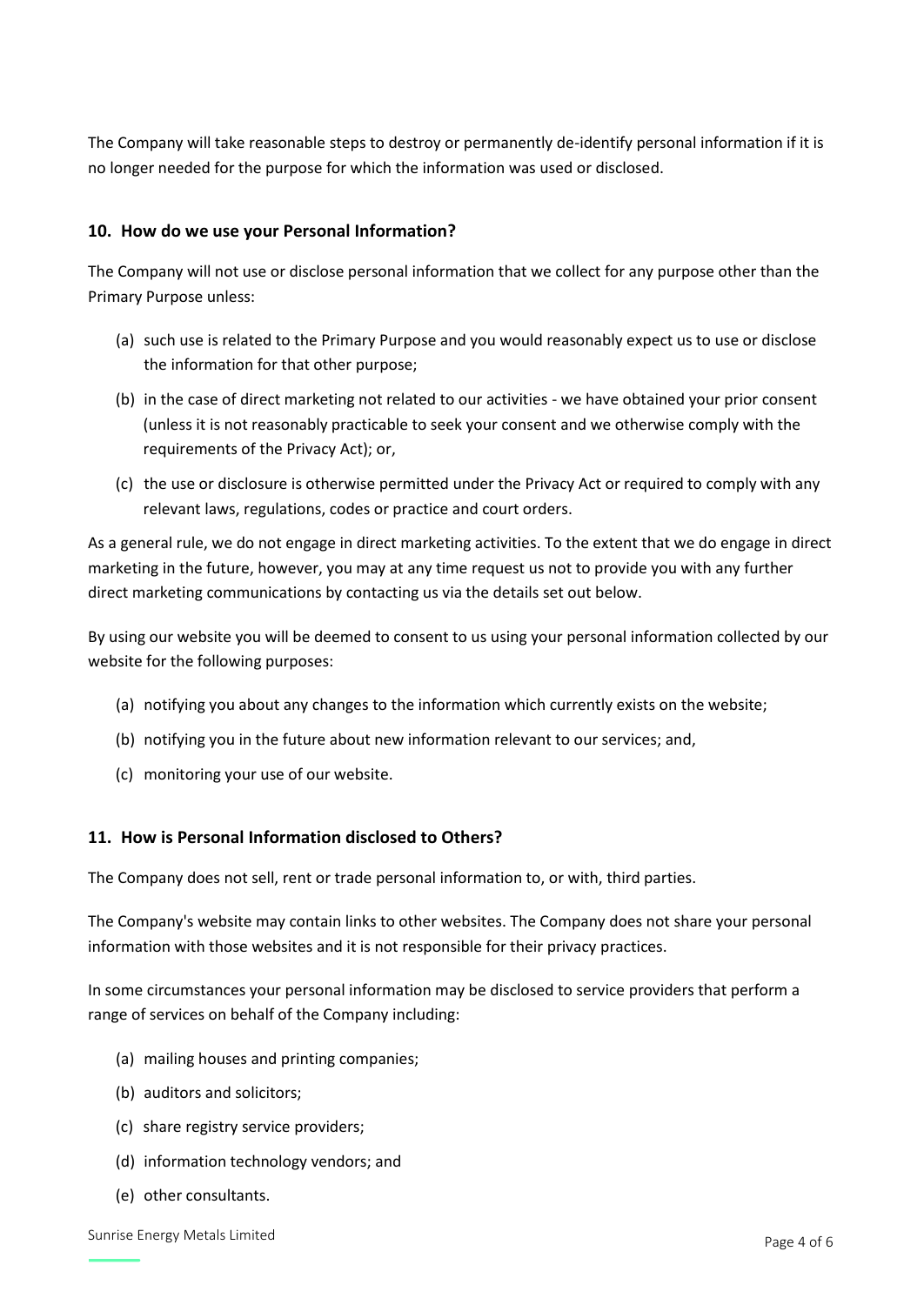Personal information may be disclosed to third parties within or outside of Australia.

When making public statements or disclosing information that was prepared using personal information, where practical we will de-identify, aggregate or anonymise the information to remove the personal information.

If the Company transmits your personal information over the internet (for example to third parties who hold data outside Australia) we will take reasonable steps to maintain the security of any personal information to prevent misuse and unauthorised access. Despite these protection mechanisms, you should be aware there are inherent risks associated with the transmission of data over the internet and we cannot guarantee any transmission will be completely secure.

Where the Company discloses your personal information to its service providers, it will take steps to ensure that they are authorised to only use personal information in order to perform the functions required by the Company and in accordance with the Privacy Act 1988 (Cth).

The Company may also disclose your personal information to law enforcement agencies, courts or government agencies where required to comply with specific legal requirements. In particular, the Corporations Act 2001 (Cth) requires certain information about you to be included in the Company's registers which are able to be accessed by the public.

### **12. Do you have to provide Personal Information?**

You can refuse to provide personal information. However, a refusal may mean that we are unable to provide the service you or an organisation acting on your behalf has asked for, for example if we propose to provide a service and we are unable to complete the process to do so.

### **13. Data Security**

We will take reasonable steps to protect the personal information which we hold from misuse or loss and from unauthorised access, modification or disclosure. Any personal information which is no longer required for any purpose by the Company will be destroyed.

### **14. Ensuring your Personal Information is up to date**

It is important that the personal information we collect from you is accurate, complete and up to date.

During the course of our relationship with you, we will ask you to tell us of any changes to your personal information. However, you can contact us at any time to update your personal information or to tell us that the information we hold about you is inaccurate or incomplete.